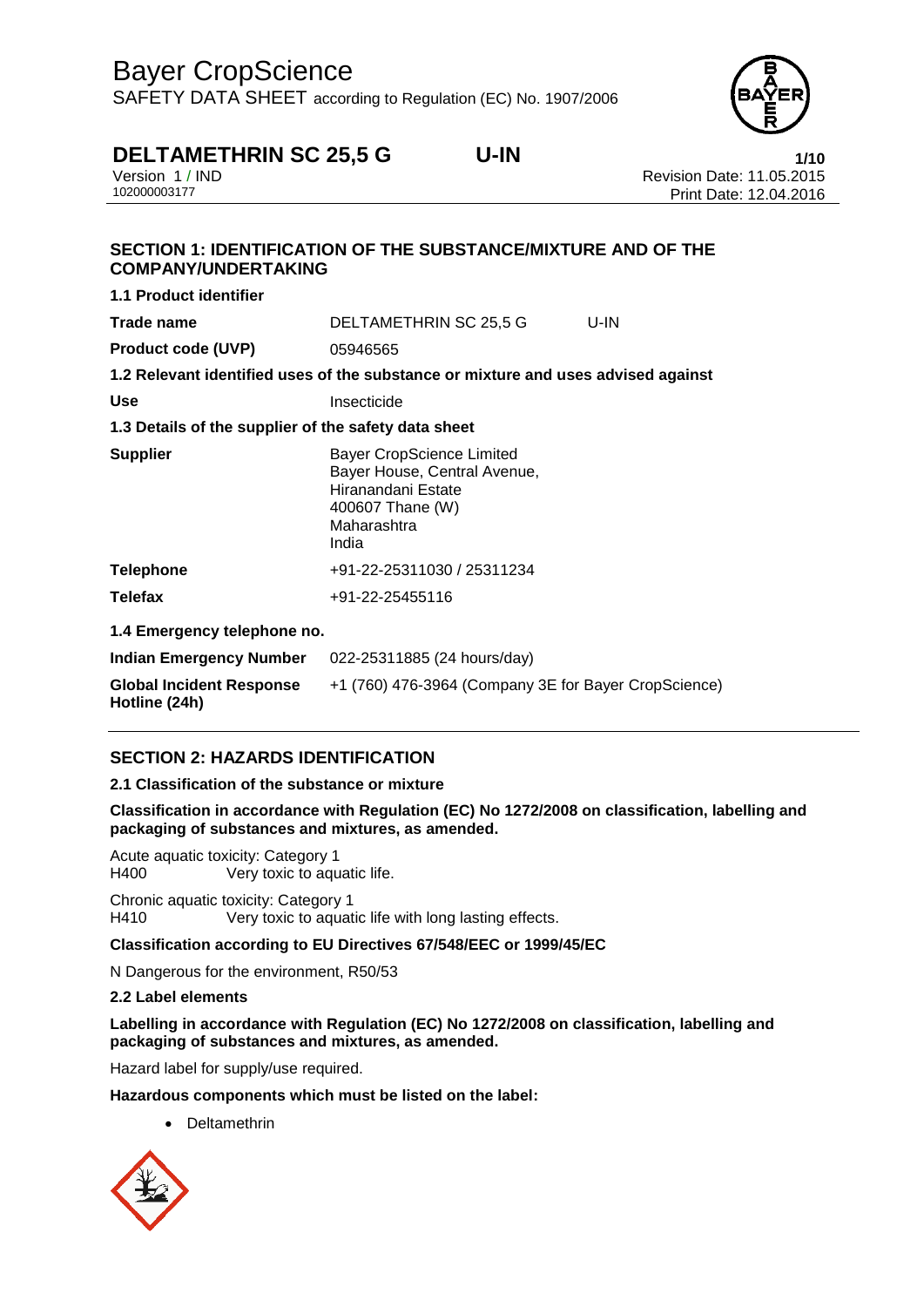SAFETY DATA SHEET according to Regulation (EC) No. 1907/2006

# **DELTAMETHRIN SC 25,5 G U-IN**<br>Version 1/IND **Properties A CONTROVER 2/10**<br>Revision Date: 11.05.2015

Version 1 / IND<br>10200003177<br>Print Date: 12 04 2016 Print Date: 12.04.2016

#### **Signal word:** Warning

#### **Hazard statements**

H410 Very toxic to aquatic life with long lasting effects.

EUH401 To avoid risks to human health and the environment, comply with the instructions for use.

#### **Precautionary statements**

P501 Dispose of contents/container in accordance with local regulation.

#### **2.3 Other hazards**

Cutaneous sensations may occur, such as burning or stinging on the face and mucosae. However, these sensations cause no lesions and are of a transitory nature (max. 24 hours).

### **SECTION 3: COMPOSITION/INFORMATION ON INGREDIENTS**

#### **3.2 Mixtures**

#### **Chemical nature**

Suspension concentrate (=flowable concentrate)(SC) Deltamethrin 2.5% w/w SC

#### **Hazardous components**

R-phrase(s) according to EC directive 67/548/EEC Hazard statements according to Regulation (EC) No. 1907/2006

| <b>Name</b>         | CAS-No./   | <b>Classification</b>             |                                                                                              | Conc. $[\%]$ |
|---------------------|------------|-----------------------------------|----------------------------------------------------------------------------------------------|--------------|
| EC-No.              |            | <b>EC Directive</b><br>67/548/EEC | <b>Regulation (EC) No</b><br>1272/2008                                                       |              |
| <b>Deltamethrin</b> | 52918-63-5 | T; R23/25<br>N; R50/53            | Acute Tox. 3, H331<br>Acute Tox. 3, H301<br>Aquatic Acute 1, H400<br>Aquatic Chronic 1, H410 | 2.50         |

#### **Further information**

For the full text of the R-phrases/ Hazard statements mentioned in this Section, see Section 16.

### **SECTION 4: FIRST AID MEASURES**

| 4.1 Description of first aid measures |                                                                                                                                                                                                                                                                                                                                                        |  |
|---------------------------------------|--------------------------------------------------------------------------------------------------------------------------------------------------------------------------------------------------------------------------------------------------------------------------------------------------------------------------------------------------------|--|
| <b>General advice</b>                 | Remove contaminated clothing immediately and dispose of safely.                                                                                                                                                                                                                                                                                        |  |
| <b>Inhalation</b>                     | Move the victim to fresh air and keep at rest. Call a physician or poison<br>control center immediately.                                                                                                                                                                                                                                               |  |
| <b>Skin contact</b>                   | Immediately wash with plenty of soap and water for at least 15<br>minutes. Warm water may increase the subjective severity of the<br>irritation/paresthesia. This is not a sign of systemic poisoning. In case<br>of skin irritation, application of oils or lotions containing vitamin E may<br>be considered. If symptoms persist, call a physician. |  |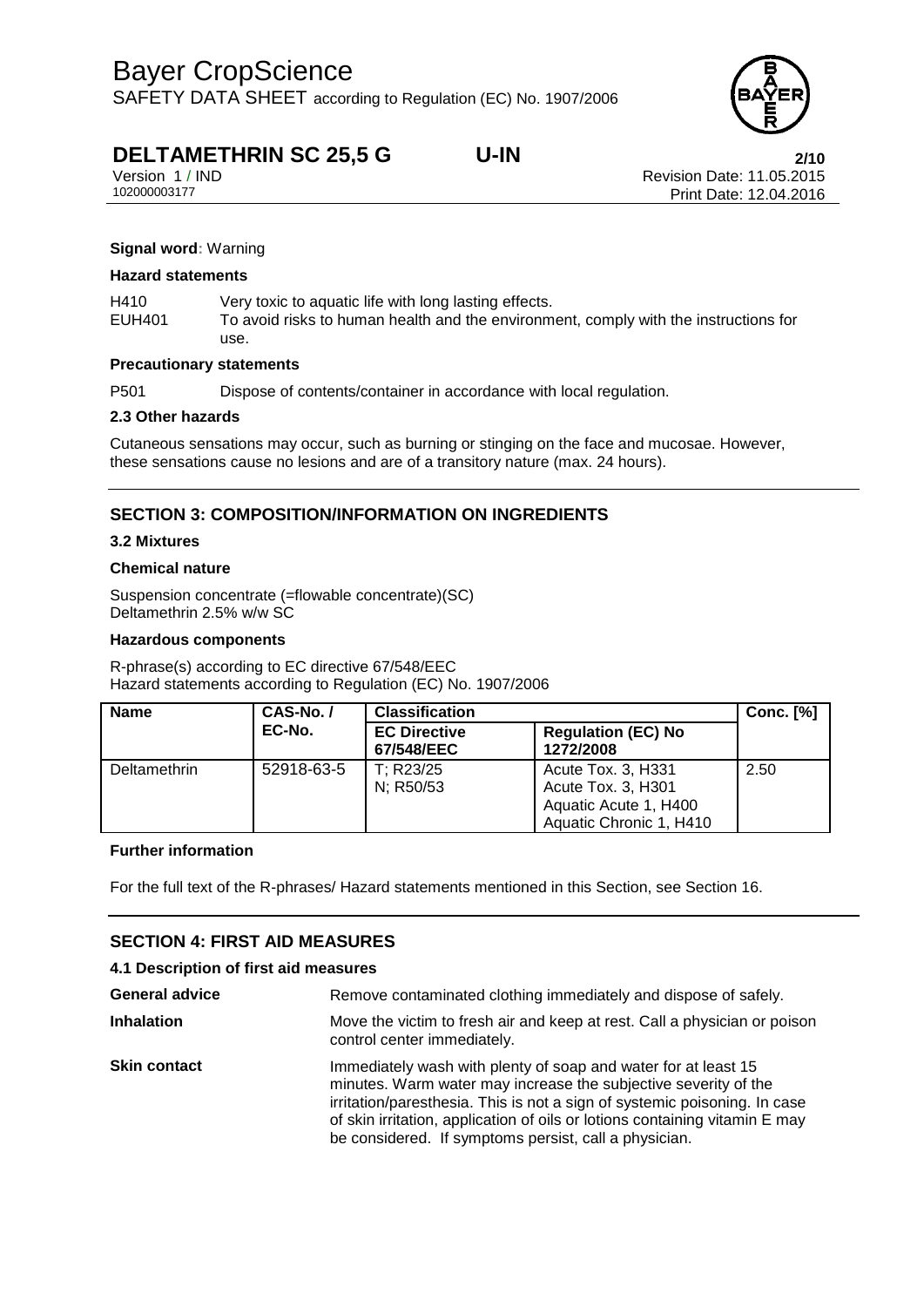SAFETY DATA SHEET according to Regulation (EC) No. 1907/2006



# **DELTAMETHRIN SC 25,5 G U-IN 3/10**

Version 1 / IND Revision Date: 11.05.2015 102000003177 Print Date: 12.04.2016

| Eye contact      | Rinse immediately with plenty of water, also under the eyelids, for at<br>least 15 minutes. Remove contact lenses, if present, after the first 5<br>minutes, then continue rinsing eye. Warm water may increase the<br>subjective severity of the irritation/paresthesia. This is not a sign of<br>systemic poisoning. Apply soothing eye drops, if needed anaesthetic<br>eye drops. Get medical attention if irritation develops and persists.                                                                                                                                                                                                                                                                                        |
|------------------|----------------------------------------------------------------------------------------------------------------------------------------------------------------------------------------------------------------------------------------------------------------------------------------------------------------------------------------------------------------------------------------------------------------------------------------------------------------------------------------------------------------------------------------------------------------------------------------------------------------------------------------------------------------------------------------------------------------------------------------|
| Ingestion        | Rinse out mouth and give water in small sips to drink. Do NOT induce<br>vomiting. Call a physician or poison control center immediately.                                                                                                                                                                                                                                                                                                                                                                                                                                                                                                                                                                                               |
|                  | 4.2 Most important symptoms and effects, both acute and delayed                                                                                                                                                                                                                                                                                                                                                                                                                                                                                                                                                                                                                                                                        |
| <b>Symptoms</b>  | Local:, Skin and eye paraesthesia which may be severe, Usually<br>transient with resolution within 24 hours, Skin, eye and mucous<br>membrane irritation, Cough, Sneezing                                                                                                                                                                                                                                                                                                                                                                                                                                                                                                                                                              |
|                  | Systemic:, Discomfort in the chest, Tachycardia, Hypotension, Nausea,<br>Abdominal pain, Diarrhoea, Vomiting, Dizziness, Blurred vision,<br>Headache, Anorexia, Somnolence, Coma, Convulsions, Tremors,<br>Prostration, Airway hyperreaction, Pulmonary oedema, Palpitation,<br>Muscular fasciculation, Apathy                                                                                                                                                                                                                                                                                                                                                                                                                         |
|                  | 4.3 Indication of any immediate medical attention and special treatment needed                                                                                                                                                                                                                                                                                                                                                                                                                                                                                                                                                                                                                                                         |
| <b>Risks</b>     | This product contains a pyrethroid. Pyrethroid poisoning should not be<br>confused with carbamate or organophosphate poisoning.                                                                                                                                                                                                                                                                                                                                                                                                                                                                                                                                                                                                        |
| <b>Treatment</b> | Local treatment: Initial treatment: symptomatic.                                                                                                                                                                                                                                                                                                                                                                                                                                                                                                                                                                                                                                                                                       |
|                  | Systemic treatment: Initial treatment: symptomatic. Monitor: respiratory<br>and cardiac functions. In case of ingestion gastric lavage should be<br>considered in cases of significant ingestions only within the first 2<br>hours. However, the application of activated charcoal and sodium<br>sulphate is always advisable. Keep respiratory tract clear. Oxygen or<br>artificial respiration if needed. In case of convulsions, a<br>benzodiazepine (e.g. diazepam) should be given according to standard<br>regimens. If not effective, phenobarbital may be used.<br>Contraindication: atropine. Contraindication: derivatives of adrenaline.<br>There is no specific antidote. Recovery is spontaneous and without<br>sequelae. |

## **SECTION 5: FIREFIGHTING MEASURES**

| 5.1 Extinguishing media                                         |                                                                                                                               |
|-----------------------------------------------------------------|-------------------------------------------------------------------------------------------------------------------------------|
| <b>Suitable</b>                                                 | Use water spray, alcohol-resistant foam, dry chemical or carbon<br>dioxide.                                                   |
| Unsuitable                                                      | High volume water jet                                                                                                         |
| <b>Hazchem Code</b>                                             | 3Ζ                                                                                                                            |
| 5.2 Special hazards arising<br>from the substance or<br>mixture | Dangerous gases are evolved in the event of a fire.                                                                           |
| 5.3 Advice for firefighters                                     |                                                                                                                               |
| <b>Special protective</b><br>equipment for fire-fighters        | In the event of fire and/or explosion do not breathe fumes. In the event<br>of fire, wear self-contained breathing apparatus. |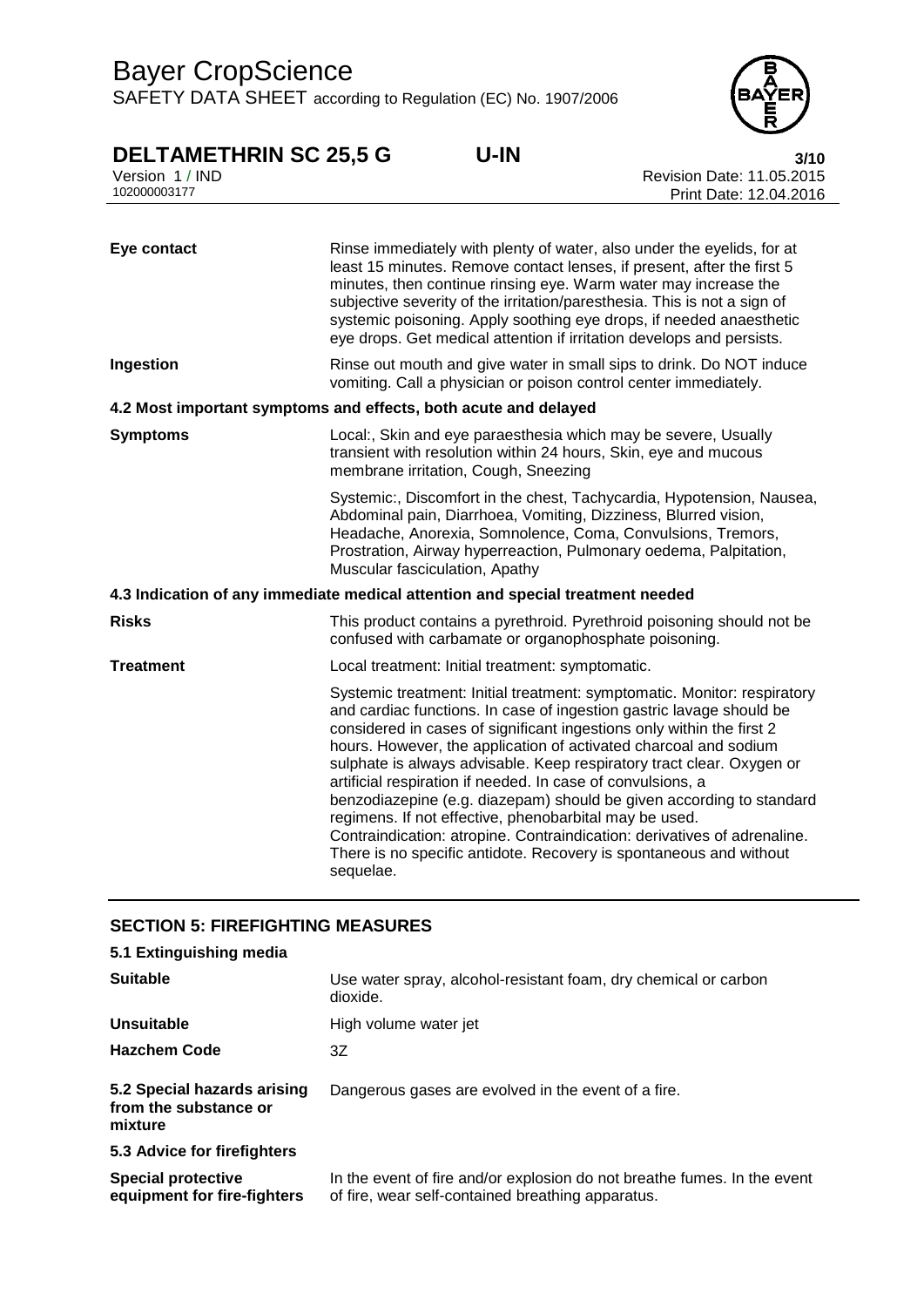

# **DELTAMETHRIN SC 25,5 G U-IN**<br>Version 1/IND **4/10**<br>Revision Date: 11.05.2015

Version 1 / IND Revision Date: 11.05.2015 Print Date: 12.04.2016

| <b>Further information</b> | Remove product from areas of fire, or otherwise cool containers with     |
|----------------------------|--------------------------------------------------------------------------|
|                            | water in order to avoid pressure being built up due to heat. Whenever    |
|                            | possible, contain fire-fighting water by diking area with sand or earth. |

### **SECTION 6: ACCIDENTAL RELEASE MEASURES**

|                                                           | 6.1 Personal precautions, protective equipment and emergency procedures                                                                                                                                                       |
|-----------------------------------------------------------|-------------------------------------------------------------------------------------------------------------------------------------------------------------------------------------------------------------------------------|
| <b>Precautions</b>                                        | Keep people away from and upwind of spill/leak. Avoid contact with<br>spilled product or contaminated surfaces. When dealing with a<br>spillage do not eat, drink or smoke.                                                   |
| <b>6.2 Environmental</b><br>precautions                   | Do not allow to get into surface water, drains and ground water.                                                                                                                                                              |
| 6.3 Methods and materials for containment and cleaning up |                                                                                                                                                                                                                               |
| <b>Methods for cleaning up</b>                            | Soak up with inert absorbent material (e.g. sand, silica gel, acid<br>binder, universal binder, sawdust). Keep in suitable, closed containers<br>for disposal. Clean floors and contaminated objects with plenty of<br>water. |
| <b>Additional advice</b>                                  | Check also for any local site procedures.                                                                                                                                                                                     |
| 6.4 Reference to other<br>sections                        | Information regarding safe handling, see section 7.<br>Information regarding personal protective equipment, see section 8.<br>Information regarding waste disposal, see section 13.                                           |

### **SECTION 7: HANDLING AND STORAGE**

| 7.1 Precautions for safe handling                         |                                                                                                                                                                                                                                                                                                                                                                                                                                       |
|-----------------------------------------------------------|---------------------------------------------------------------------------------------------------------------------------------------------------------------------------------------------------------------------------------------------------------------------------------------------------------------------------------------------------------------------------------------------------------------------------------------|
| Advice on safe handling                                   | No specific precautions required when handling unopened<br>packs/containers; follow relevant manual handling advice. Ensure<br>adequate ventilation.                                                                                                                                                                                                                                                                                  |
| <b>Advice on protection</b><br>against fire and explosion | No special precautions required.                                                                                                                                                                                                                                                                                                                                                                                                      |
| Hygiene measures                                          | When using, do not eat, drink or smoke. Remove soiled clothing<br>immediately and clean thoroughly before using again. Contaminated<br>work clothing should not be allowed out of the workplace. Wash hands<br>thoroughly with soap and water after handling and before eating,<br>drinking, chewing gum, using tobacco, using the toilet or applying<br>cosmetics. Wash hands immediately after work, if necessary take a<br>shower. |
|                                                           | 7.2 Conditions for safe storage, including any incompatibilities                                                                                                                                                                                                                                                                                                                                                                      |
|                                                           | Desutsemente fes etasene — Otase in a place acceptible bu authorized persona aply I/aan acutainese                                                                                                                                                                                                                                                                                                                                    |

**Requirements for storage areas and containers** Store in a place accessible by authorized persons only. Keep containers tightly closed in a dry, cool and well-ventilated place. Keep away from direct sunlight. Protect from freezing.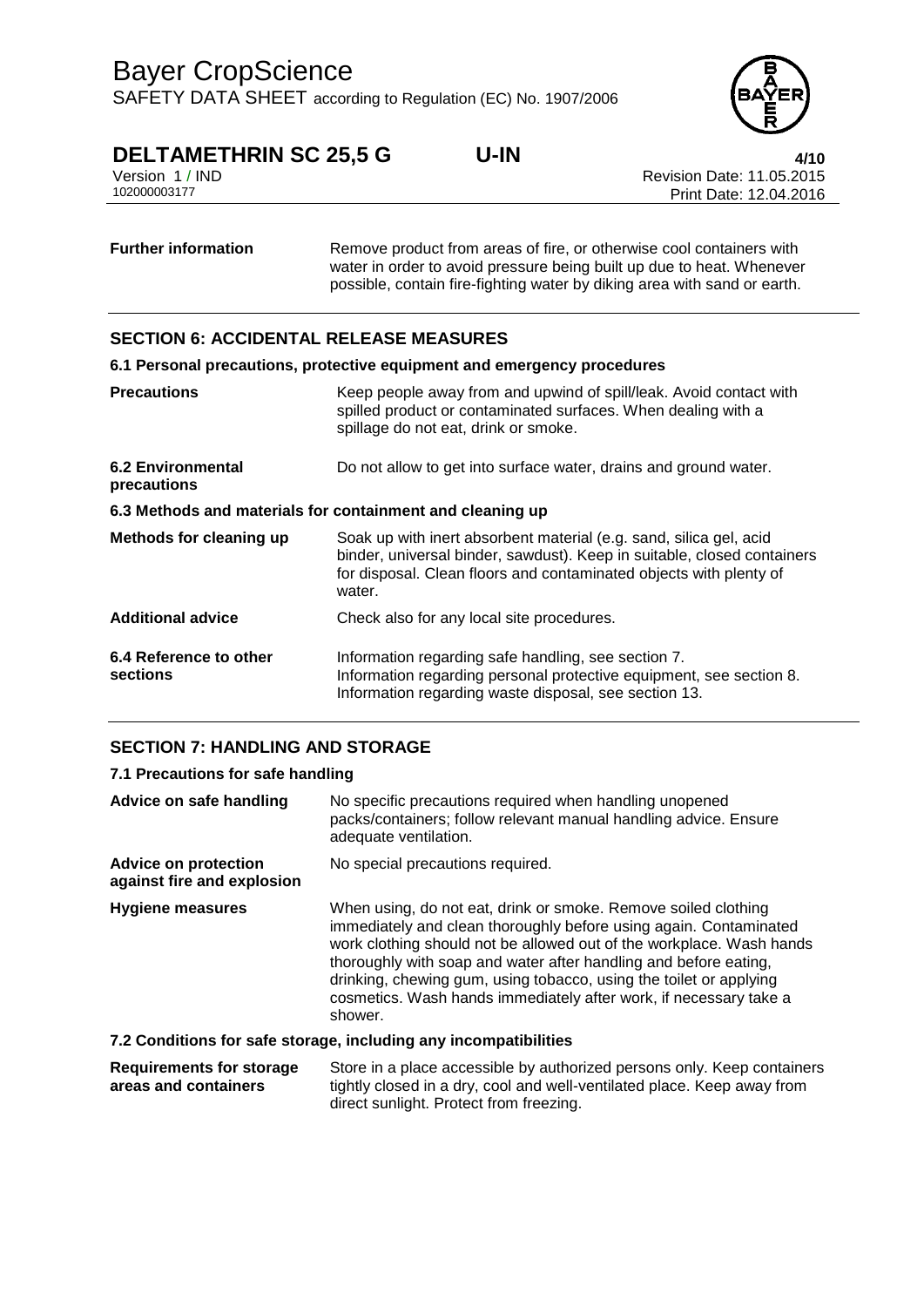SAFETY DATA SHEET according to Regulation (EC) No. 1907/2006

# **DELTAMETHRIN SC 25,5 G U-IN 5/10**

Revision Date: 11.05.2015 Print Date: 12.04.2016

| Version 1 / IND |  |
|-----------------|--|
| 102000003177    |  |

|                       | Advice on common storage Keep away from food, drink and animal feedingstuffs. |
|-----------------------|-------------------------------------------------------------------------------|
| 7.3 Specific end uses | Refer to the label and/or leaflet.                                            |

## **SECTION 8: EXPOSURE CONTROLS/PERSONAL PROTECTION**

#### **8.1 Control parameters**

| <b>Components</b> | CAS-No.    | <b>Control parameters</b>     | <b>Update</b> | Basis    |
|-------------------|------------|-------------------------------|---------------|----------|
| Deltamethrin      | 52918-63-5 | $0.02 \text{ mg/m}$ 3<br>ΈWΑ) |               | OES BCS* |

\*OES BCS: Internal Bayer CropScience "Occupational Exposure Standard"

#### **8.2 Exposure controls**

### **Personal protective equipment**

In normal use and handling conditions please refer to the label and/or leaflet. In all other cases the following recommendations would apply.

| <b>Respiratory protection</b> | Respiratory protection is not required under anticipated<br>circumstances of exposure.<br>Respiratory protection should only be used to control residual risk of<br>short duration activities, when all reasonably practicable steps have<br>been taken to reduce exposure at source e.g. containment and/or<br>local extract ventilation. Always follow respirator manufacturer's<br>instructions regarding wearing and maintenance. |
|-------------------------------|---------------------------------------------------------------------------------------------------------------------------------------------------------------------------------------------------------------------------------------------------------------------------------------------------------------------------------------------------------------------------------------------------------------------------------------|
| <b>Hand protection</b>        | Wear CE Marked (or equivalent) nitrile rubber gloves (minimum<br>thickness of 0,4 mm). Wash when contaminated and dispose of<br>when contaminated inside, when perforated or when contamination<br>on the outside cannot be removed. Wash hands frequently and<br>always before eating, drinking, smoking or using the toilet.                                                                                                        |
| Eye protection                | Wear goggles (conforming to EN166, Field of Use $=$ 5 or equivalent).                                                                                                                                                                                                                                                                                                                                                                 |
| Skin and body protection      | Wear standard coveralls and Category 3 Type 6 suit.<br>If there is a risk of significant exposure, consider a higher protective<br>type suit.<br>Wear two layers of clothing wherever possible. Polyester/cotton or<br>cotton overalls should be worn under chemical protection suit and<br>should be professionally laundered frequently.                                                                                            |

### **SECTION 9: PHYSICAL AND CHEMICAL PROPERTIES**

| 9.1 Information on basic physical and chemical properties |  |  |  |
|-----------------------------------------------------------|--|--|--|
|                                                           |  |  |  |

| Form                                              | suspension                                            |
|---------------------------------------------------|-------------------------------------------------------|
| <b>Colour</b>                                     | white to light beige                                  |
| <b>Flash point</b>                                | >100 °C<br>Test conducted with a similar formulation. |
| <b>Density</b>                                    | ca. 1.02 $g/cm^3$ at 20 °C                            |
| <b>Water solubility</b>                           | miscible                                              |
| <b>Partition coefficient: n-</b><br>octanol/water | Deltamethrin: log Pow: 6.4 at 25 °C                   |
| <b>Explosivity</b>                                | Not explosive                                         |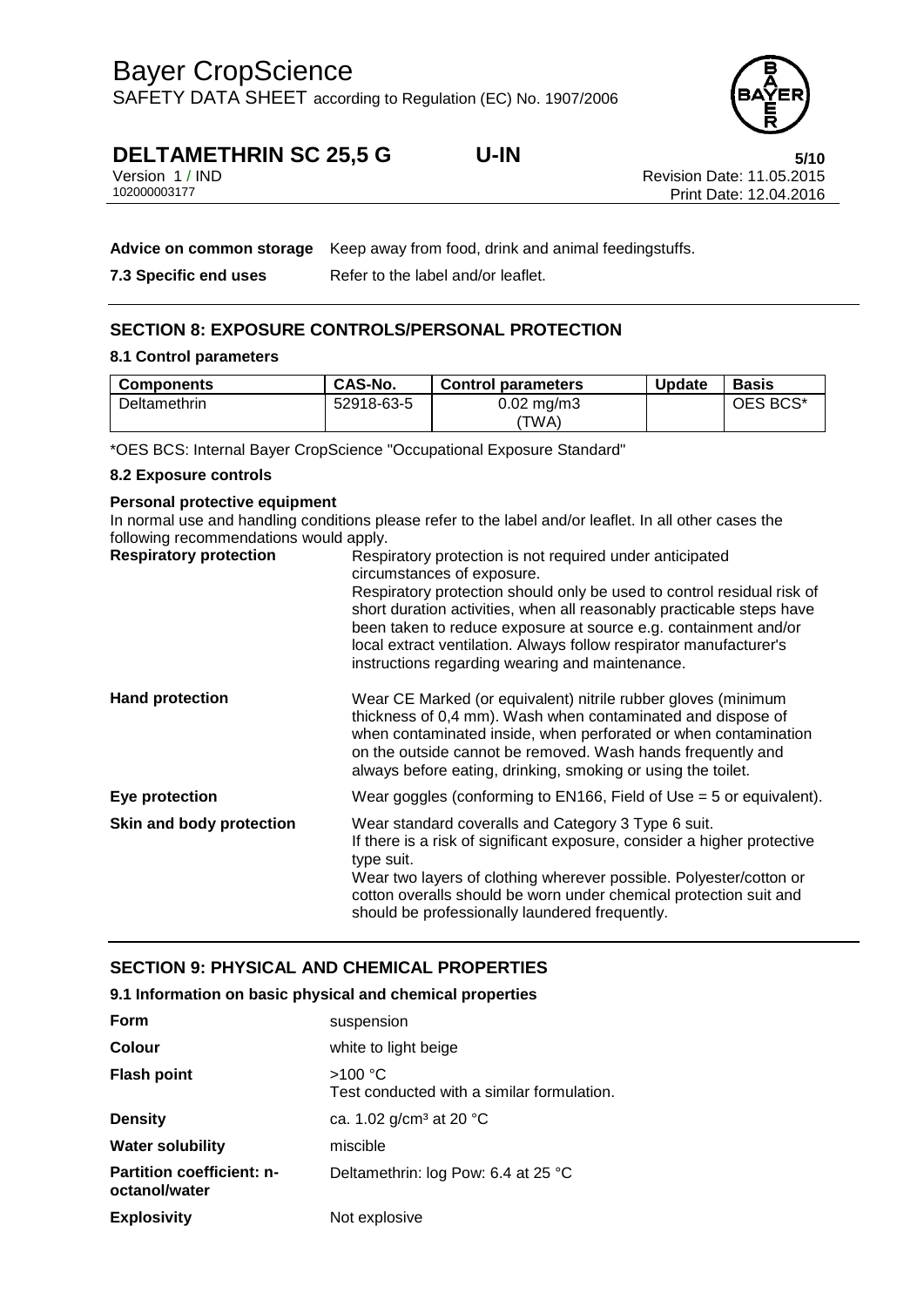

# **DELTAMETHRIN SC 25,5 G U-IN 6/10**

| Version 1 / IND |  |  |
|-----------------|--|--|
| 102000003177    |  |  |

Revision Date: 11.05.2015 Print Date: 12.04.2016

**9.2 Other information** Further safety related physical-chemical data are not known.

### **SECTION 10: STABILITY AND REACTIVITY**

| 10.1 Reactivity                                 |                                                                                         |
|-------------------------------------------------|-----------------------------------------------------------------------------------------|
| <b>Thermal decomposition</b>                    | Stable under normal conditions.                                                         |
| <b>10.2 Chemical stability</b>                  | Stable under recommended storage conditions.                                            |
| 10.3 Possibility of<br>hazardous reactions      | No hazardous reactions when stored and handled according to<br>prescribed instructions. |
| 10.4 Conditions to avoid                        | Extremes of temperature and direct sunlight.                                            |
| 10.5 Incompatible materials                     | Store only in the original container.                                                   |
| <b>10.6 Hazardous</b><br>decomposition products | No decomposition products expected under normal conditions of use.                      |

### **SECTION 11: TOXICOLOGICAL INFORMATION**

### **11.1 Information on toxicological effects**

| <b>Acute oral toxicity</b>       | LD50 (rat) $> 15,000$ mg/kg<br>Test conducted with a similar formulation.                                                                       |
|----------------------------------|-------------------------------------------------------------------------------------------------------------------------------------------------|
| <b>Acute inhalation toxicity</b> | $LC50$ (rat) $> 2.3$ mg/l<br>Exposure time: 4 h<br>No deaths<br>Highest attainable concentration.<br>Test conducted with a similar formulation. |
| <b>Acute dermal toxicity</b>     | LD50 (rat) $> 10,000$ mg/kg<br>Test conducted with a similar formulation.                                                                       |
| <b>Skin irritation</b>           | No skin irritation (rabbit)<br>Test conducted with a similar formulation.                                                                       |
| Eye irritation                   | No eye irritation (rabbit)<br>Test conducted with a similar formulation.                                                                        |
| <b>Sensitisation</b>             | Non-sensitizing. (mouse)<br>OECD Test Guideline 429, local lymph node assay (LLNA)                                                              |

#### **Assessment repeated dose toxicity**

Deltamethrin caused neurobehavioral effects and/or neuropathological changes in animal studies. The toxic effects of Deltamethrin are related to transient hyperactivity typical for pyrethroid neurotoxicity.

#### **Assessment mutagenicity**

Deltamethrin was not mutagenic or genotoxic in a battery of in vitro and in vivo tests.

#### **Assessment carcinogenicity**

Deltamethrin was not carcinogenic in lifetime feeding studies in rats and mice.

### **Assessment toxicity to reproduction**

Deltamethrin did not cause reproductive toxicity in a two-generation study in rats.

### **Assessment developmental toxicity**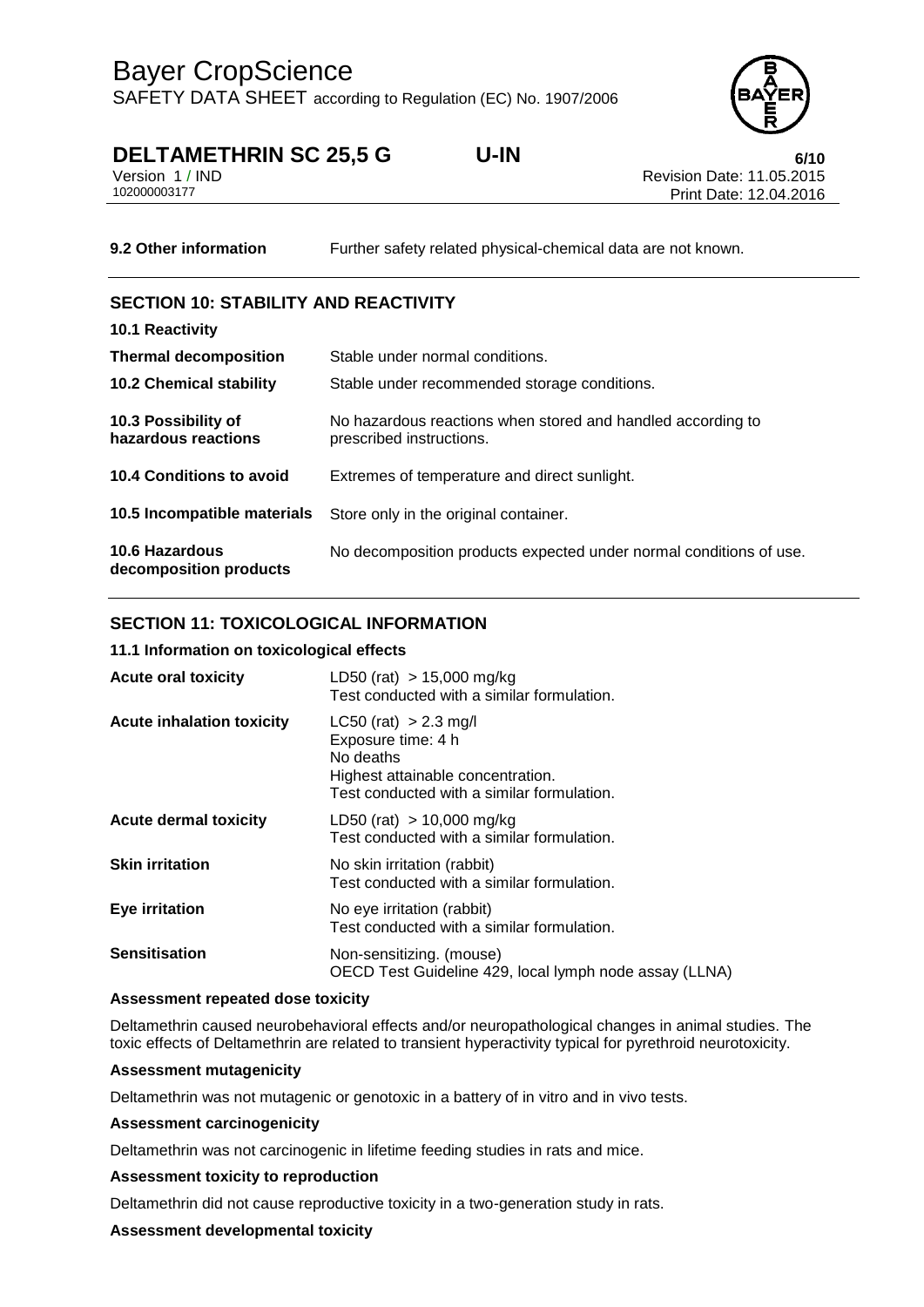

# **DELTAMETHRIN SC 25,5 G U-IN**<br>Version 1/IND **Revision Date: 11.05.2015**

Version 1 / IND<br>10200003177<br>Print Date: 12 04 2016 Print Date: 12.04.2016

Deltamethrin caused developmental toxicity only at dose levels toxic to the dams. The developmental effects seen with Deltamethrin are related to maternal toxicity.

#### **Further information**

Cutaneous sensations may occur, such as burning or stinging on the face and mucosae. However, these sensations cause no lesions and are of a transitory nature (max. 24 hours).

# **SECTION 12: ECOLOGICAL INFORMATION 12.1 Toxicity Toxicity to fish** LC50 (Oncorhynchus mykiss (rainbow trout)) 100 mg/l Exposure time: 96 h Test conducted with a similar formulation. **Toxicity to aquatic invertebrates** EC50 (Daphnia magna (Water flea)) 0.0019 mg/l Exposure time: 48 h Test conducted with a similar formulation. **Toxicity to aquatic plants** EC50 (Scenedesmus subspicatus) > 1,000 mg/l Growth rate; Exposure time: 72 h Test conducted with a similar formulation. EC50 (Scenedesmus subspicatus) > 1,000 mg/l Biomass; Exposure time: 96 h Test conducted with a similar formulation. **12.2 Persistence and degradability** not rapidly biodegradable Does not bioaccumulate.

**Biodegradability** Deltamethrin: **Koc** Deltamethrin: Koc: 10240000 **12.3 Bioaccumulative potential Bioaccumulation** Deltamethrin: Bioconcentration factor (BCF) 1,400 **12.4 Mobility in soil Mobility in soil** Deltamethrin: Immobile in soil **12.5 Results of PBT and vPvB assessment PBT and vPvB assessment** Deltamethrin: This substance is not considered to be persistent, bioaccumulative and toxic (PBT). This substance is not considered to be very persistent and very bioaccumulative (vPvB). **12.6 Other adverse effects Additional ecological information** No other effects to be mentioned.

### **SECTION 13: DISPOSAL CONSIDERATIONS**

#### **13.1 Waste treatment methods**

**Product In accordance with current regulations and, if necessary, after** consultation with the site operator and/or with the responsible authority, the product may be taken to a waste disposal site or incineration plant.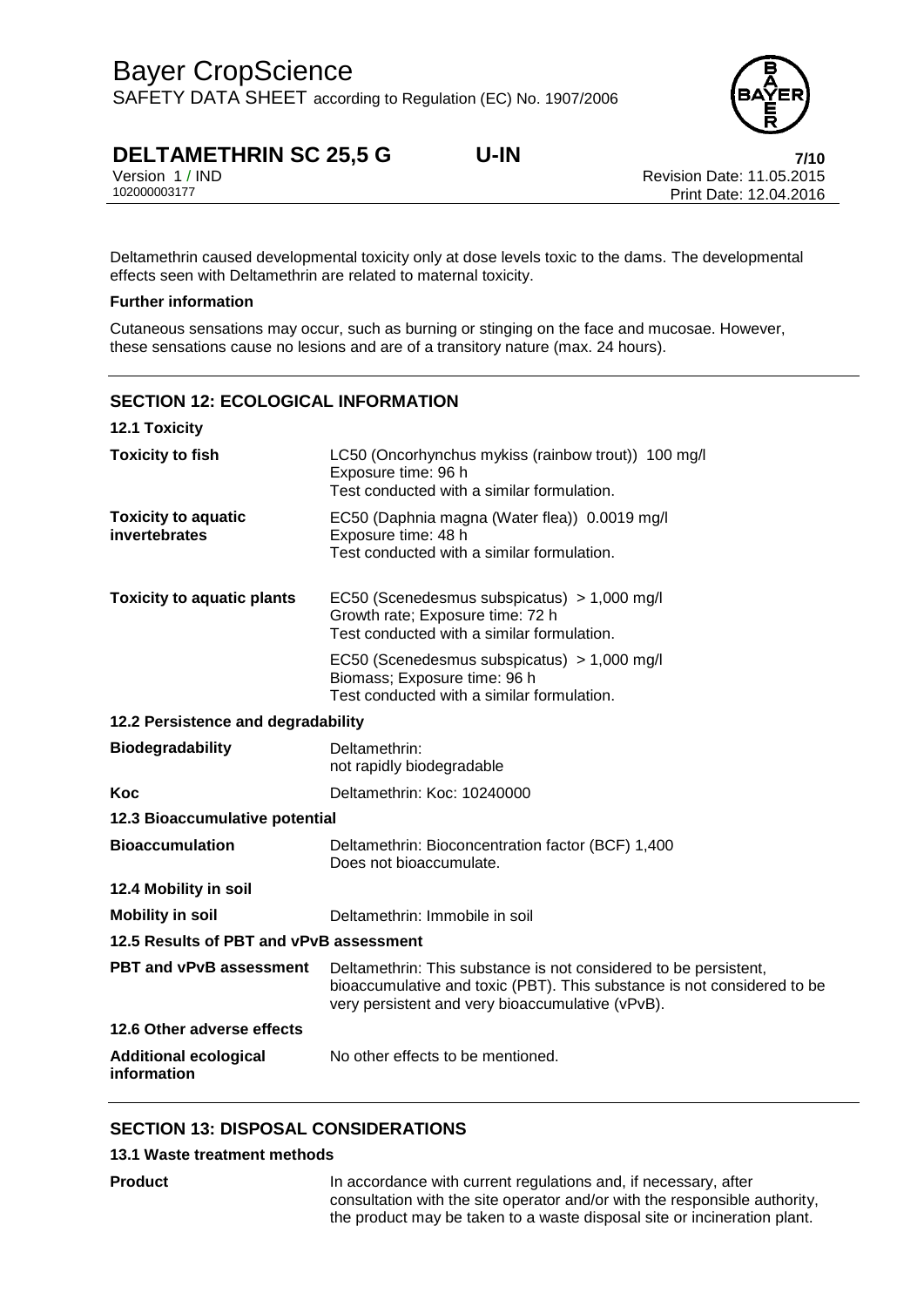SAFETY DATA SHEET according to Regulation (EC) No. 1907/2006



# **DELTAMETHRIN SC 25,5 G U-IN**<br>Version 1/IND **8/10**<br>Revision Date: 11.05.2015

Version 1 / IND<br>10200003177<br>Print Date: 12 04 2016 Print Date: 12.04.2016

**Contaminated packaging Empty remaining contents.** 

Do not re-use empty containers. Dispose of as unused product.

#### **Legal basis**

**Waste key in accordance with Schedule I of the Hazardous Waste Rules, 2008 as amended (India - EP Act):**

### 29.1Process wastes/residues

29.3Date-expired and off-specification pesticides

### **SECTION 14: TRANSPORT INFORMATION**

#### **ADR/RID/ADN**

| 14.1 UN number<br>14.2 Proper shipping name | 3082<br>ENVIRONMENTALLY HAZARDOUS SUBSTANCE, LIQUID,<br>N.O.S.<br>(DELTAMETHRIN SOLUTION) |
|---------------------------------------------|-------------------------------------------------------------------------------------------|
| 14.3 Transport hazard class(es)             | 9                                                                                         |
| 14.4 Packing group                          | Ш                                                                                         |
| 14.5 Environm. Hazardous Mark               | <b>YES</b>                                                                                |
| Hazard no.                                  | 90                                                                                        |
| <b>Hazchem Code</b>                         | 3Ζ                                                                                        |
| <b>Tunnel Code</b>                          | F                                                                                         |

This classification is in principle not valid for carriage by tank vessel on inland waterways. Please refer to the manufacturer for further information.

#### **IMDG**

| 14.1 UN number                  | 3082                                         |
|---------------------------------|----------------------------------------------|
| 14.2 Proper shipping name       | ENVIRONMENTALLY HAZARDOUS SUBSTANCE, LIQUID, |
|                                 | N.O.S.                                       |
|                                 | (DELTAMETHRIN SOLUTION)                      |
| 14.3 Transport hazard class(es) | 9                                            |
| 14.4 Packing group              | Ш                                            |
| 14.5 Marine pollutant           | YES.                                         |
| <b>IATA</b>                     |                                              |
| 14.1 UN number                  | 3082                                         |
| 14.2 Proper shipping name       | ENVIRONMENTALLY HAZARDOUS SUBSTANCE, LIQUID, |
|                                 | N.O.S.                                       |
|                                 | (DELTAMETHRIN SOLUTION)                      |
| 14.3 Transport hazard class(es) | 9                                            |
| 14.4 Packing group              | Ш                                            |
| 14.5 Environm. Hazardous Mark   | YES                                          |

#### **14.6 Special precautions for user**

See sections 6 to 8 of this Safety Data Sheet.

**14.7 Transport in bulk according to Annex II of MARPOL 73/78 and the IBC Code** No transport in bulk according to the IBC Code.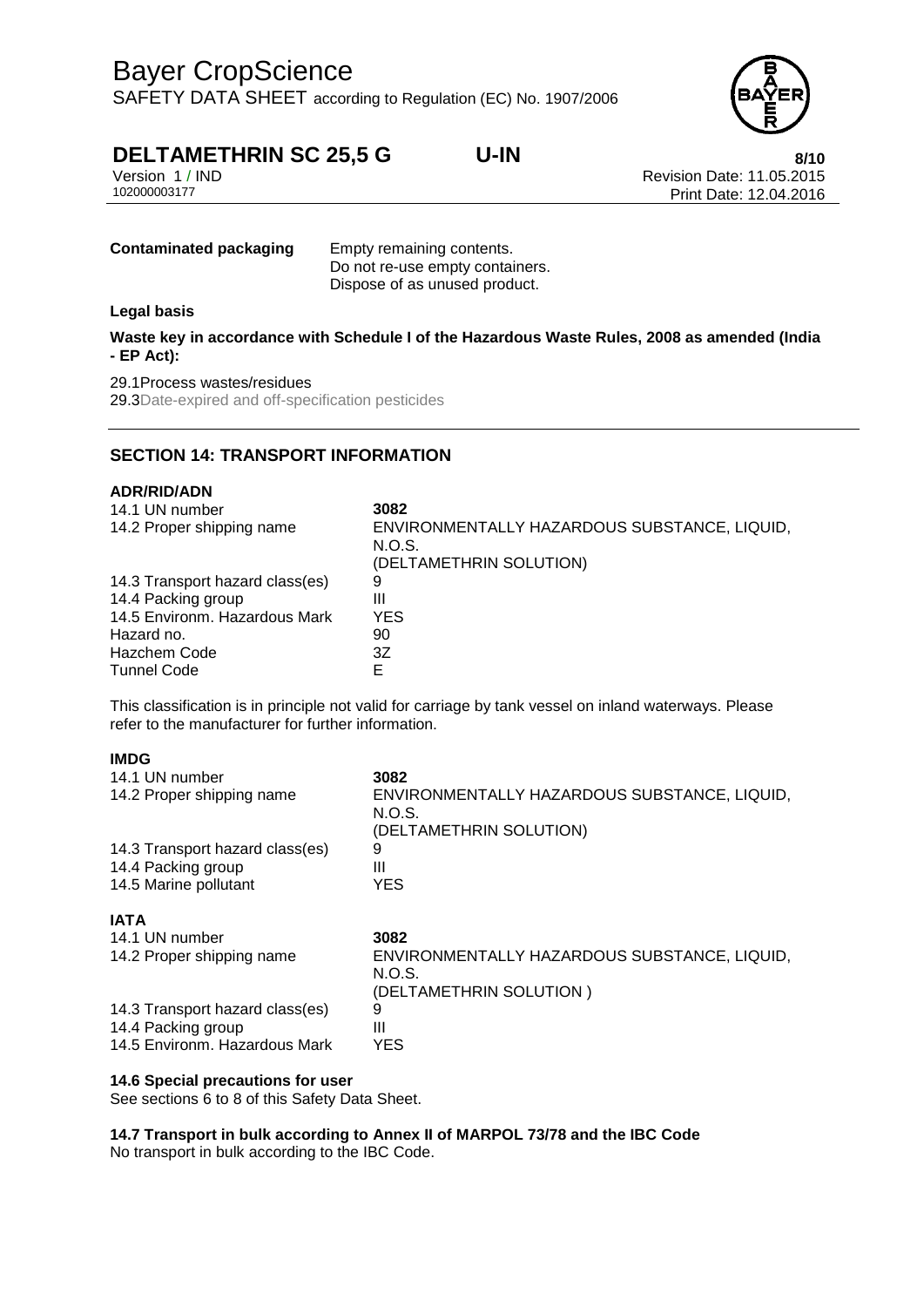SAFETY DATA SHEET according to Regulation (EC) No. 1907/2006



# **DELTAMETHRIN SC 25,5 G U-IN**<br>Version 1/IND<br>Revision Date: 11.05.2015

Version 1 / IND<br>10200003177<br>Print Date: 12 04 2016 Print Date: 12.04.2016

### **SECTION 15: REGULATORY INFORMATION**

## **15.1 Safety, health and environmental regulations/legislation specific for the substance or mixture**

#### **Further information**

WHO-classification: U (Unlikely to present acute hazard in normal use)

**Labeling according to Insecticide Rules 1971 as amended. (INDIA)**



Class II: Highly toxic Colour: bright yellow Poison! Keep out of the reach of children.

#### **15.2 Chemical Safety Assessment**

A chemical safety assessment is not required.

### **SECTION 16: OTHER INFORMATION**

#### **Text of R-phrases mentioned in Section 3**

R23/25 Toxic by inhalation and if swallowed. R50/53 Very toxic to aquatic organisms, may cause long-term adverse effects in the aquatic environment.

#### **Text of the hazard statements mentioned in Section 3**

| H301 | Toxic if swallowed.                                   |
|------|-------------------------------------------------------|
| H331 | Toxic if inhaled.                                     |
| H400 | Very toxic to aquatic life.                           |
| H410 | Very toxic to aquatic life with long lasting effects. |

#### **Abbreviations and acronyms**

| <b>ADN</b>      | European Agreement concerning the International Carriage of Dangerous Goods by<br><b>Inland Waterways</b> |
|-----------------|-----------------------------------------------------------------------------------------------------------|
| ADR.            | European Agreement concerning the International Carriage of Dangerous Goods by<br>Road                    |
| CAS-Nr.         | <b>Chemical Abstracts Service number</b>                                                                  |
| Conc.           | Concentration                                                                                             |
| EC-No.          | European community number                                                                                 |
| <b>ECx</b>      | Effective concentration to x %                                                                            |
| <b>EINECS</b>   | European inventory of existing commercial substances                                                      |
| <b>ELINCS</b>   | European list of notified chemical substances                                                             |
| EN.             | European Standard                                                                                         |
| EU              | European Union                                                                                            |
| IATA            | International Air Transport Association                                                                   |
| IBC.            | International Code for the Construction and Equipment of Ships Carrying Dangerous                         |
|                 | Chemicals in Bulk (IBC Code)                                                                              |
| IC <sub>x</sub> | Inhibition concentration to x %                                                                           |
| <b>IMDG</b>     | <b>International Maritime Dangerous Goods</b>                                                             |
| LC <sub>x</sub> | Lethal concentration to x %                                                                               |
| <b>LDx</b>      | Lethal dose to $\times$ %                                                                                 |
| LOEC/LOEL       | Lowest observed effect concentration/level                                                                |
| <b>MARPOL</b>   | MARPOL: International Convention for the prevention of marine pollution from ships                        |